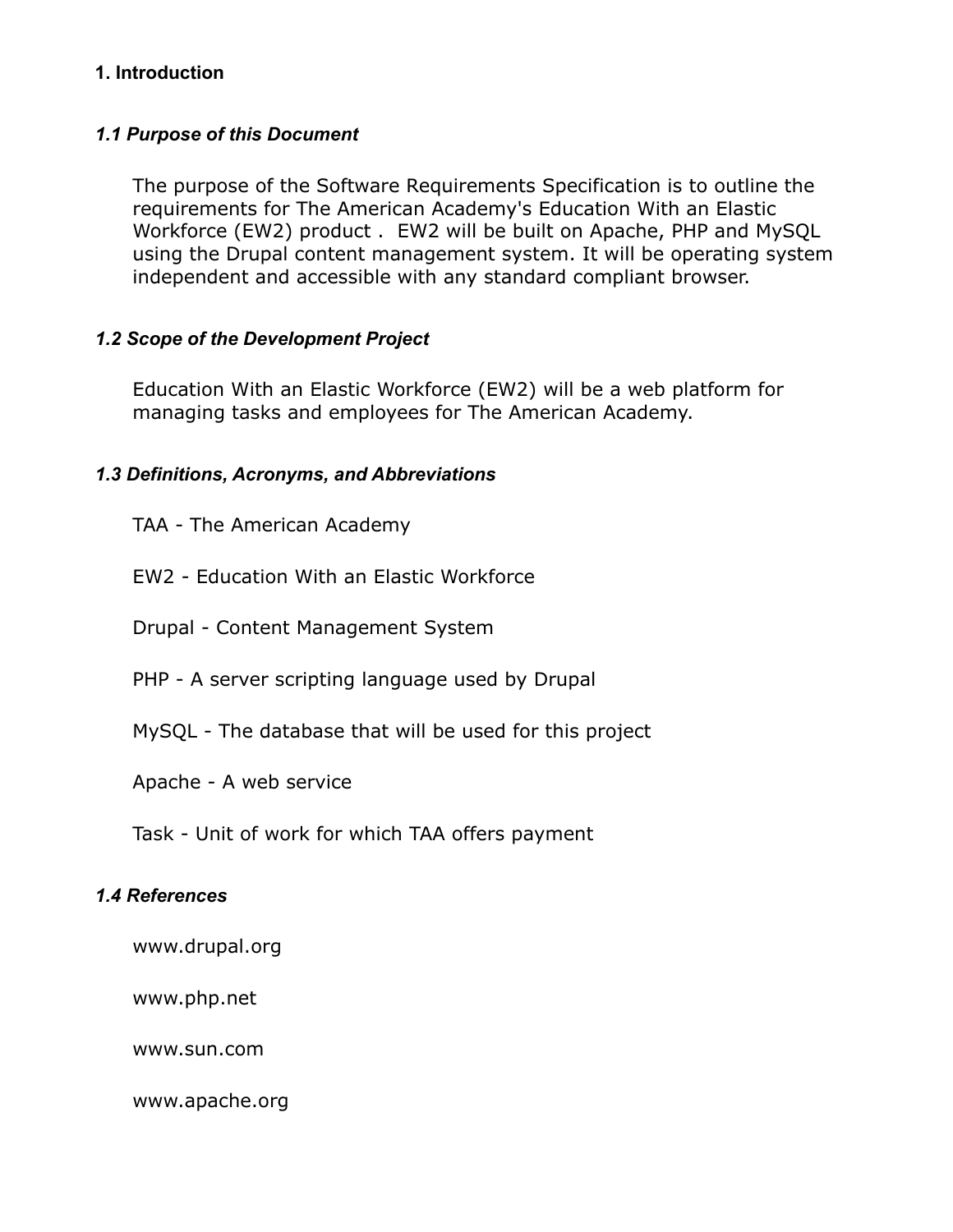## *1.5 Overview of Document*

This document contains all of the software requirement specifics. It contains a general description of the types of users who will be using our application, how it is going to work, and what technologies we are using to make it work. We will also outline and describe specific components of the project.

### **2. General Description**

#### *2.1 User Personas and Characteristics*

Teacher/Proctor - The teacher is a TAA contracted employee who not only teaches a class but also wants to do additional work for TAA. This person can log into the website and view any tasks available.

TAA/Admin - This is an employee of TAA. This person can create tasks, view current proctors/teachers, approve work and assign pay for work done.

### *2.2 Product Perspective*

This product is designed to run an any system that is capable of running Drupal. This covers a wide variety of machines, including operating systems Mac OS X, Windows XP and Vista and Linux. The sole requirement for the user is a web browser (Safari, Firefox or Internet Explorer) with an active internet connection.

#### *2.3 Overview of Functional Requirements*

- Must be capable of storing tasks that can be done by several people at the same time.
- Must have a system for tracking payment.
- Must contain an easy interface with little to no learning curve.

## *2.4 Overview of Data Requirements*

All the data will be stored and retrieved within MySQL. We will not implement stored procedures. Drupal will be handling a majority of the database calls through the MyPHPAdmin API.

#### *2.5 General Constraints, Assumptions, Dependencies, Guidelines*

This program will work with virtually any system that can connect to the internet and browse web pages.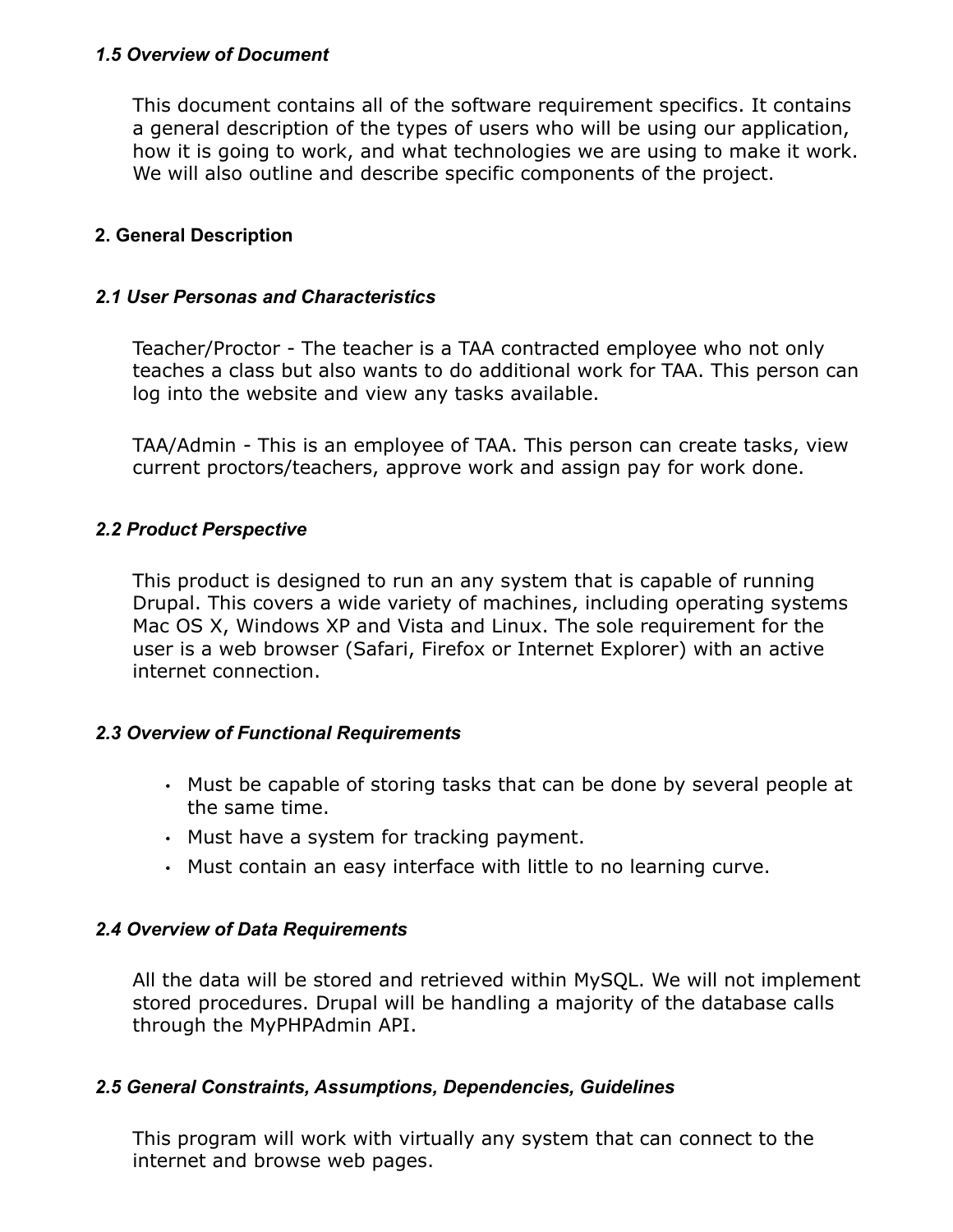## *2.6 User View of Product Use*

The user comes to the website: **Registration:**

> • After entering in a user name, email address and password, the user can register with our site.

## **Main Menu:**

- The user can view all tasks in the middle of the screen.
- The user can accept and reject tasks within this menu.
- The user/admin can modify personal information here as well.
- The admin can create new tasks

## **Objectives:**

• The purpose of this website will be to allow Proctors to do tasks for money and Admins able to create tasks for the Proctors to receive money.

## **3. Specific Requirements**

## *3.1 External Interface Requirements*

- operator/user interface characteristics from the human factors point of view
	- This will interface with most browsers, especially Internet Explorer, Firefox and Safari. As long as the user has knowledge to operate a web browser, they will be able to operate our website efficiently.
- characteristics required of the interface between the software product and each of the hardware components
	- The hardware will be accessed indirectly, both from the client side (via a web browser) and server side via the various program APIs (MySQL, Apache, PHP)
- interfaces with other software components or products, including other systems, utility software, databases, and operating systems
	- We will be accessing Drupal via the creation of our own modules.
	- The software will be using Drupal to communicate with MySQL via MyPHPAdmin, Apache and PHP.
	- MySQL, PHP, and Apache will all be accessing the hardware through their own APIs.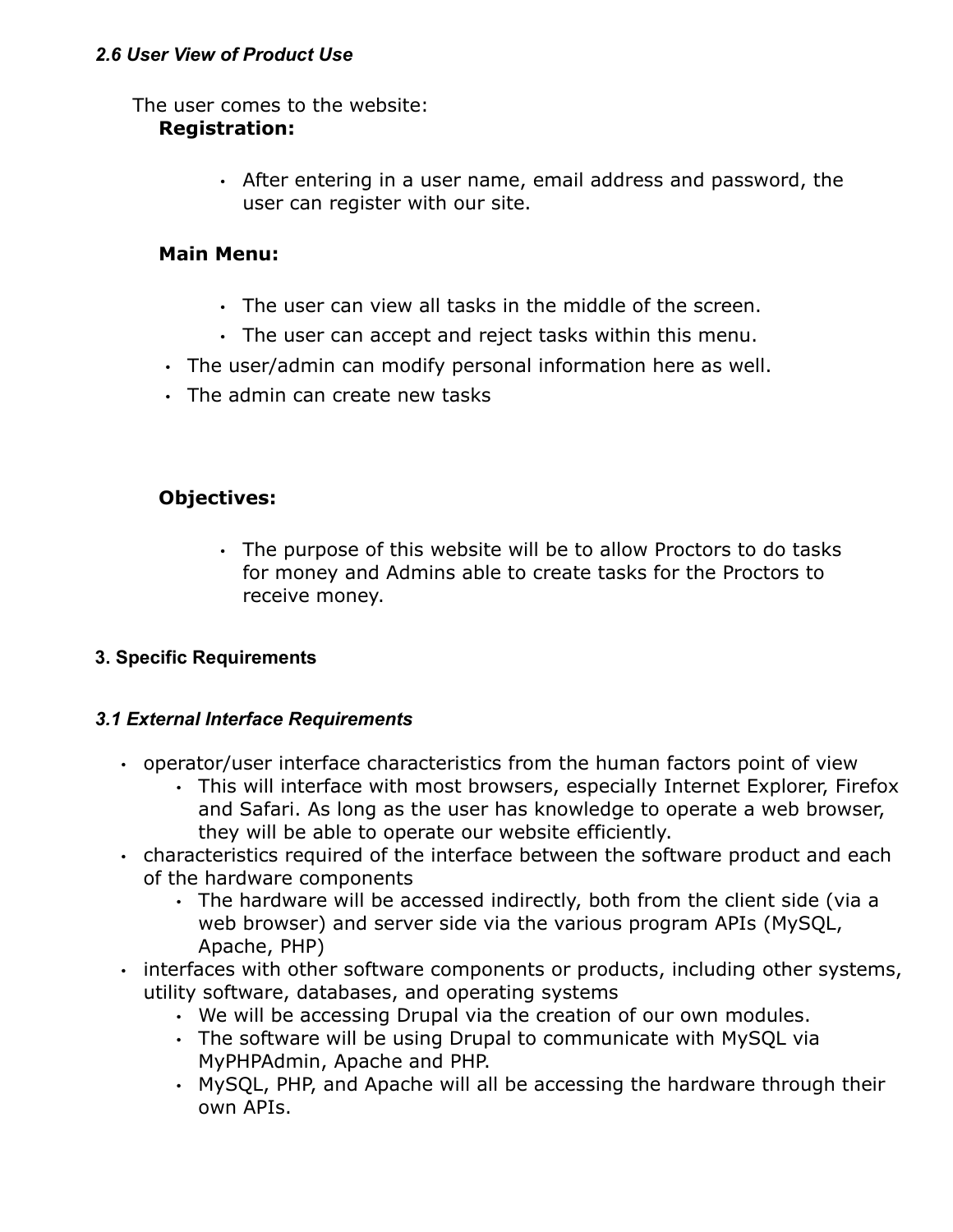# *3.2 Detailed Description of Functional Requirements*

# **3.2.1 Template for describing functional requirements**

This is a typical template you can use to describe each of the functional components that were identified in Section 2.3. These sections should be at least the following:

| purpose    | a description of the functional requirement and its<br>reason(s)                                                                                                                                                                                             |
|------------|--------------------------------------------------------------------------------------------------------------------------------------------------------------------------------------------------------------------------------------------------------------|
| inputs     | which inputs; in what form/format will inputs<br>arrive; from what sources input will be derived,<br>legal domains of each input element                                                                                                                     |
| processing | describes the <i>outcome</i> rather than<br>the <i>implementation</i> ; include any validity checks on<br>the data, exact timing of each operation (if<br>needed), how to handle unexpected or abnormal<br>situations                                        |
| outputs    | the form, shape, destination, and volume of the<br>output; output timing; range of parameters in the<br>output; unit measure of the output; process by<br>which the output is stored or destroyed; process<br>for handling error messages produced as output |

## **3.2.2 Registration/Login/Logout UI**

| purpose    | This will explain how a user can register with the<br>site                                                                              |
|------------|-----------------------------------------------------------------------------------------------------------------------------------------|
| inputs     | The user will be expected to input their user name<br>(must be unique), password and a valid email<br>address.                          |
| processing | This will be done via Drupal, with Drupal storing<br>the username, password and email address in the<br>MySQL database with encryption. |
| outputs    | The output will be a success and log the user in the<br>website.                                                                        |

## **3.2.3 Admin UI**

| purpose    | This will explain how TAA employees can manage,<br>assign, create, and approve tasks.          |
|------------|------------------------------------------------------------------------------------------------|
| inputs     | The user will be expected to input their user name<br>(must be unique) and password to log in. |
| processing | This will be done via Drupal, with Drupal storing<br>the username and password in the MySQL    |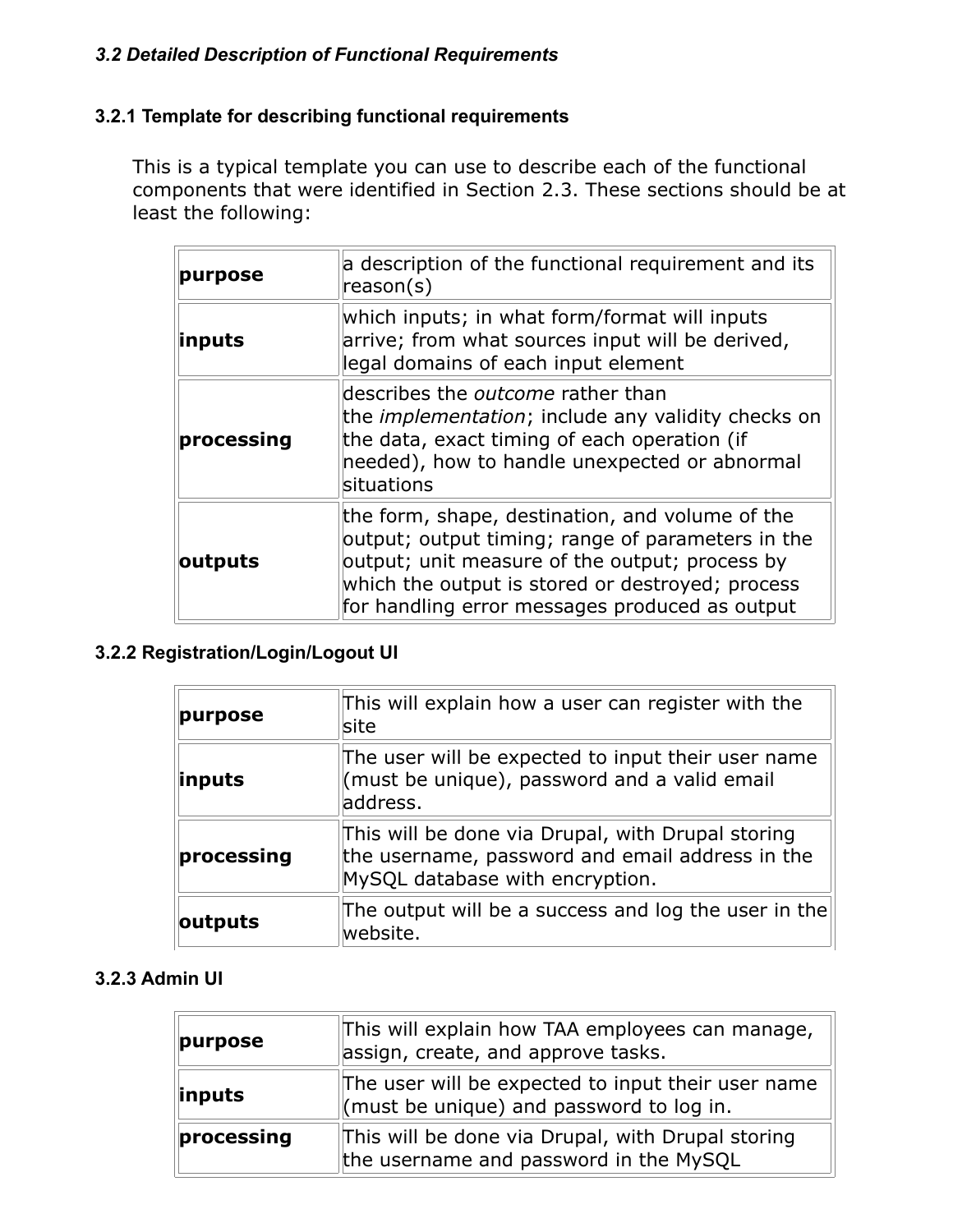|         | database with encryption. All other information<br>about specific users, tasks, and money will also be<br>stored in the MySQL database. |
|---------|-----------------------------------------------------------------------------------------------------------------------------------------|
| outputs | The admin will be able to successfully see when<br>they add tasks, approve work done etc.                                               |

### **3.2.4 Teacher/Proctor UI**

| purpose    | This will explain what the user can do once the<br>successfully login to the site.                                                                                                                                        |
|------------|---------------------------------------------------------------------------------------------------------------------------------------------------------------------------------------------------------------------------|
| inputs     | Mouse clicks and keyboard web browser hot keys<br>will allow the user to navigate the tasks, accept<br>them, do them, receive payment, cancel tasks,<br>assign tasks, setup new tasks and many more to<br>be defined.     |
| processing | This will be done with Drupal/PHP as well,<br>processing any clicks etcetera. All information is<br>stored via Drupal's MyPHPadmin API in the MySQL<br>database. Any modules needed will access this<br>database as well. |
| outputs    | The output will be a sequentially correct webpage<br>determined by the given task.                                                                                                                                        |

#### *3.3 Performance Requirements*

Since the project involves using a content management system as requested by TAA, some decisions on performance are highly correlated to Drupal. Issues such as the number of connections to the website are based on TAA's current settings for their website and will be modifiable in their PHP settings file. Other decisions like these are also decided by TAA after our project is done and delivered to their company.

However, one part we can define is the efficiency of our own Drupal modules. We will try to utilize what is standard and modular about Drupal, with an emphasis on what works correctly first, followed by an emphasis on code clarity, and then on speed. No page on the website should take more than a two seconds to load completely, and file uploads will limited to a reasonable size of 15 MB, although it should be easily configurable for TAA's purposes.

Searches will create tables with a configurable number of Tasks included, much like Google allows a varying number of results. The range will span from as few as 1 to up to 100.